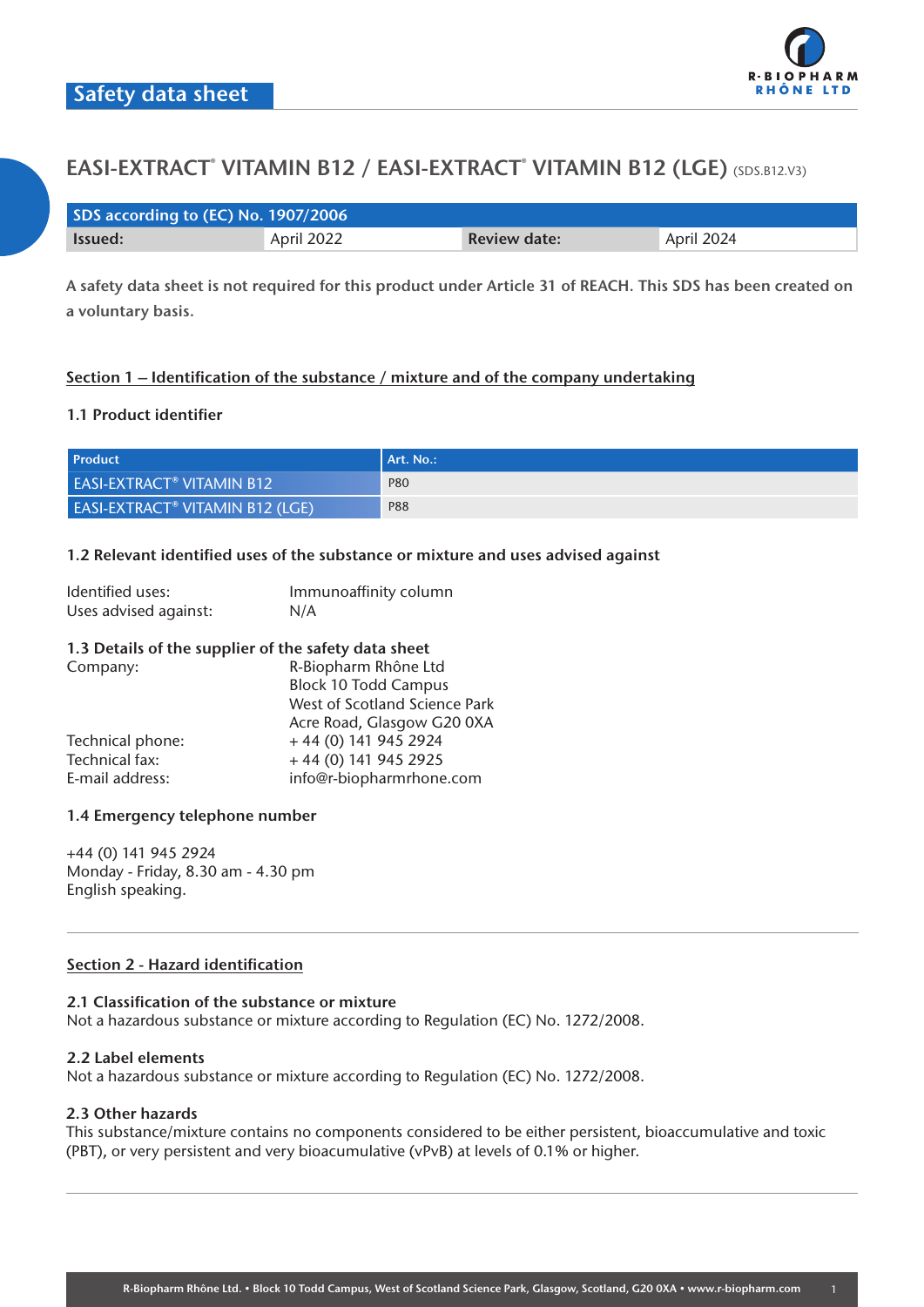

| SDS according to (EC) No. 1907/2006 |            |                     |            |  |
|-------------------------------------|------------|---------------------|------------|--|
| lssued:                             | April 2022 | <b>Review date:</b> | April 2024 |  |

#### **Section 3 - Composition / information on ingredients**

#### **3.1 Substances**

Polypropylene columns containing a gel matrix coated with monoclonal antibodies specific to the toxins of interest in a phosphate buffered saline solution (containing 0.095 % Sodium Azide as a preservative). The gel matrix is held in the columns by polyethylene frits.

**3.2 Mixtures**

Not applicable.

#### **Section 4 - First aid measures**

#### **4.1 Description of first aid measures**

| No special measures required.       |                                                                          |
|-------------------------------------|--------------------------------------------------------------------------|
| In case of skin contact (with PBS): | Wash off with soap and plenty of water.                                  |
| In case of eye contact:             | As a precaution, flush eyes with water.                                  |
| If ingested:                        | If concious and alert, wash out mouth with water. Never give anything by |
|                                     | mouth to an unconscious person. Consult a physician.                     |

#### **4.2 Most important symptoms and effects, both acute and delayed** No data available.

**4.3 Indication of any immediate medical attention and special treatment needed** No data available.

#### **Section 5 - Fire fighting measures**

#### **5.1 Extinguishing media**

CO<sub>2</sub>, powder or water spray.

**5.2 Special hazards arising from the substance or mixture** No data available.

## **5.3 Advice for firefighters**

No data available.

## **5.4 Further information**

No data available.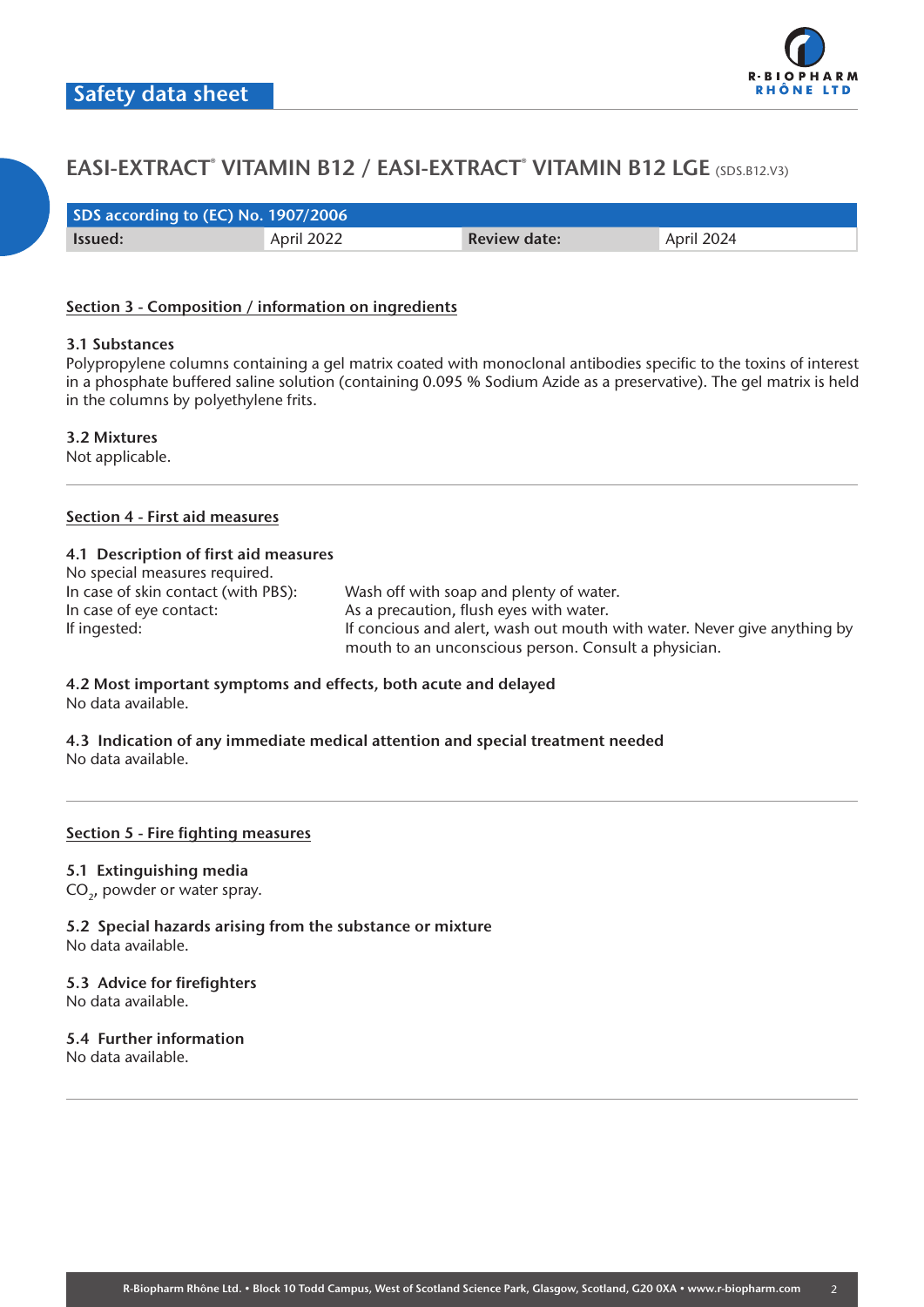

| SDS according to (EC) No. 1907/2006 |            |                     |            |  |
|-------------------------------------|------------|---------------------|------------|--|
| <b>Issued:</b>                      | April 2022 | <b>Review date:</b> | April 2024 |  |

#### **Section 6 - Accidental release measures**

## **6.1 Personal precautions, protective equipment and emergency procedures**

Wear personal protective equipment, such as a lab coat, gloves and eye protection.

## **6.2 Environmental precautions**

No data available.

## **6.3 Methods and materials for contaminant and cleaning up**

Pick up and arrange disposal. Keep in suitable containers for disposal.

## **6.4 Reference to other sections**

For disposal see section 13.

## **Section 7 - Handling and storage**

## **7.1 Precautions for safe handling**

Follow Instructions For Use supplied with the kit for precautions to be taken when handling samples with the product.

## **7.2 Storage**

Store immunoaffinity columns at 2 - 8 °C. Do not freeze.

## **Section 8 - Exposure controls / personal protection**

## **8.1 Ingredients with limit values that require monitoring in the workplace**

This product does not contain any relevant quantities of materials with critical values that have to be monitored in the workplace.

## **8.2 Exposure controls**

#### **Appropriate engineering controls**

Handle in accordance with good industrial hygiene and safety practice. Wash hands before breaks and at the end of the work day.

## **Eye/face protection**

Face shield and safety glasses. Use equipment for eye protection tested and approved under appropriate government standards such as EN 166(EU).

## **Skin protection**

Handle with gloves. Gloves must be inspected prior to use. Use proper glove removal technique (without touching glove's outer surface) to avoid skin contact. Dispose of contaminated gloves after use in accordance with applicable laws and good laboratory practices.

Wash and dry hands. The selected protective gloves have to satisfy the specifications of EU Directive 89/686/EEC and the standard EN 374 derived from it.

## **Body protection**

Wear lab coat.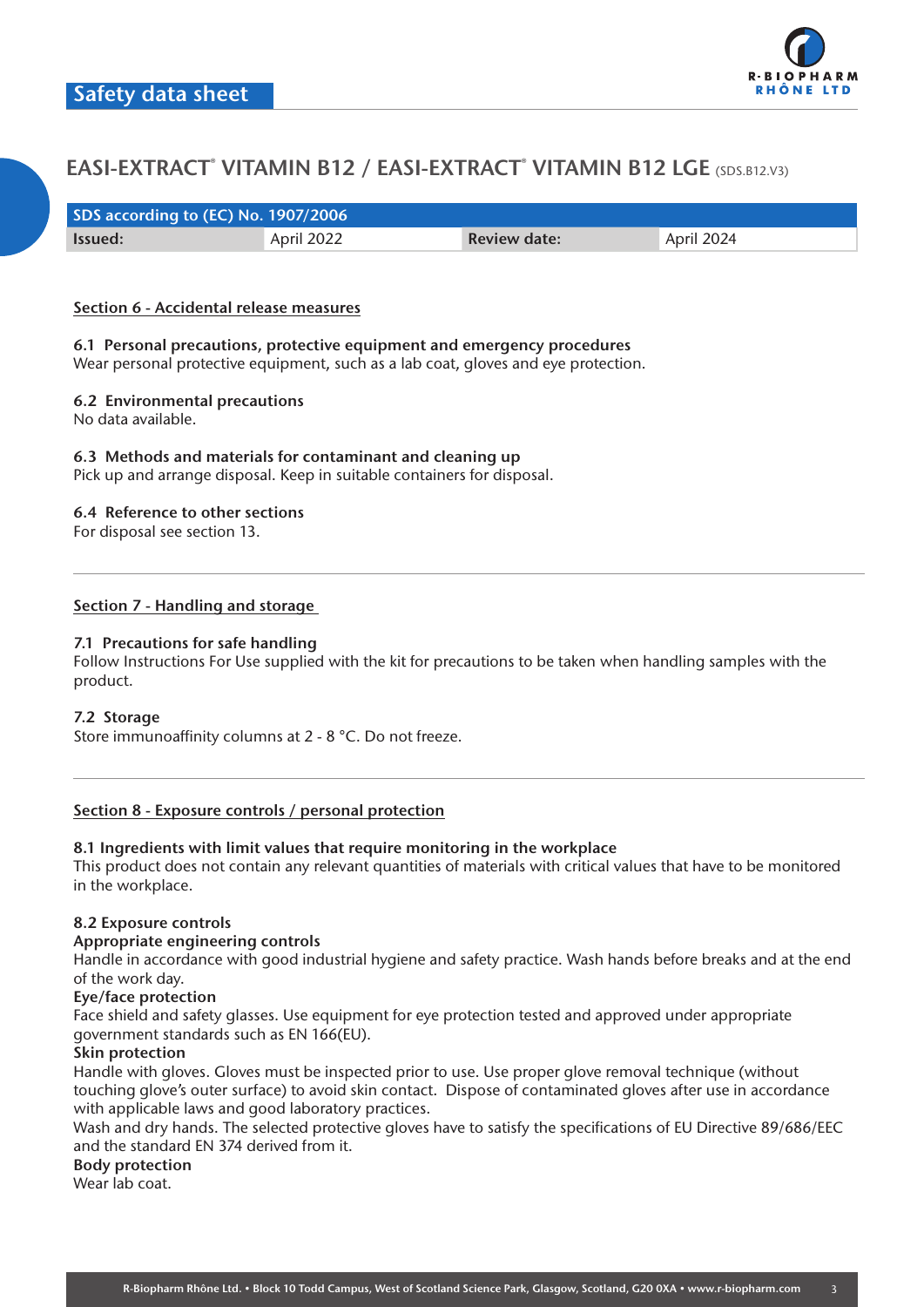

| SDS according to (EC) No. 1907/2006 |            |                     |            |  |
|-------------------------------------|------------|---------------------|------------|--|
| lssued:                             | April 2022 | <b>Review date:</b> | April 2024 |  |
|                                     |            |                     |            |  |

**Respiratory protection** No data available. **Control of environmental exposure** No data available.

## **Section 9 - Physical and chemical properties**

| a            | Appearance                              | Form: column containing gel and liquid.<br>Colour: translucent gel, colourless liquid. |
|--------------|-----------------------------------------|----------------------------------------------------------------------------------------|
| $\mathsf{b}$ | Odour                                   | <b>Odourless</b>                                                                       |
| $\mathsf{C}$ | Odour threshold                         | No data available                                                                      |
| $\mathsf{d}$ | pH                                      | No data available                                                                      |
| e.           | Melting pt. / freezing pt.              | 7.4                                                                                    |
| $\mathsf{f}$ | Initial boiling point                   | No data available                                                                      |
| $\mathbf{g}$ | Flash point                             | No data available                                                                      |
| h            | Evapouration rate                       | No data available                                                                      |
| î.           | Flammability (solid, gas)               | No data available                                                                      |
|              | Upper / lower explosion limit           | No data available                                                                      |
| k.           | Vapour pressure                         | No data available                                                                      |
| Т            | Vapour density                          | No data available                                                                      |
| m            | Relative density                        | No data available                                                                      |
| n            | Water solubility                        | No data available                                                                      |
| $\circ$      | Partition coefficient: noctanol / water | No data available                                                                      |
| p            | Auto-ignition temperature               | No data available                                                                      |
| q            | Decomposition temperature               | No data available                                                                      |
| r.           | Viscosity                               | No data available                                                                      |
| S            | <b>Explosive properties</b>             | No data available                                                                      |
| t            | Oxidizing properties                    | No data available                                                                      |

**9.2 Other safety information** No data available.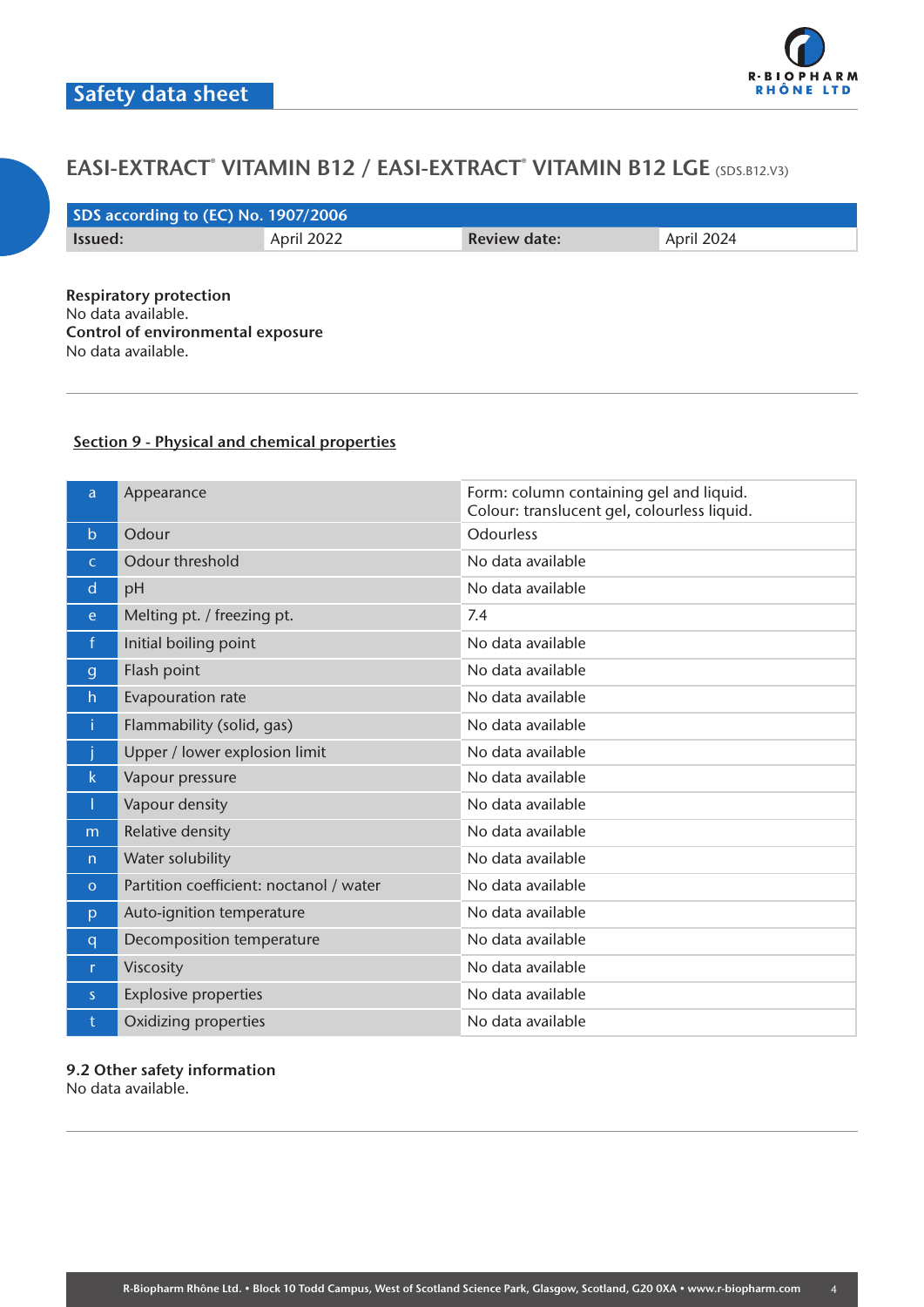

| SDS according to (EC) No. 1907/2006 |            |                     |            |  |
|-------------------------------------|------------|---------------------|------------|--|
| lssued:                             | April 2022 | <b>Review date:</b> | April 2024 |  |

#### **Section 10 - Stability and reactivity**

**10.1 Reactivity** No data available.

## **10.2. Chemical stability**

Stable under recommended storage conditions.

#### **10.3. Possibility of hazardous reactions** No data available.

#### **10.4. Conditions to avoid** No data available.

#### **10.5. Incompatible materials** No data available.

# **10.6. Hazardous decomposition products**

No data available.

## **Section 11 - Toxicological information**

| 1.1 information on toxicological effects                                                                                                                                       |                   |  |  |
|--------------------------------------------------------------------------------------------------------------------------------------------------------------------------------|-------------------|--|--|
| Acute toxicity                                                                                                                                                                 | No data available |  |  |
| Skin corrosion / irritation                                                                                                                                                    | No data available |  |  |
| Serious eye damage / eye irritation                                                                                                                                            | No data available |  |  |
| Respitory or skin sensitisation                                                                                                                                                | No data available |  |  |
| Germ cell mutagenicity                                                                                                                                                         | No data available |  |  |
| Carcinogenicity                                                                                                                                                                | No data available |  |  |
| Reproductive toxicity                                                                                                                                                          | No data available |  |  |
| Specific target organ toxicity - single exposure                                                                                                                               | No data available |  |  |
| Specific target organ toxicity - repeated exposure                                                                                                                             | No data available |  |  |
| Aspiration hazard                                                                                                                                                              | No data available |  |  |
| Product is not subject to classification according to the calculation method of the General EU Classification<br>Guidelines for Preparations, as issued at the latest version. |                   |  |  |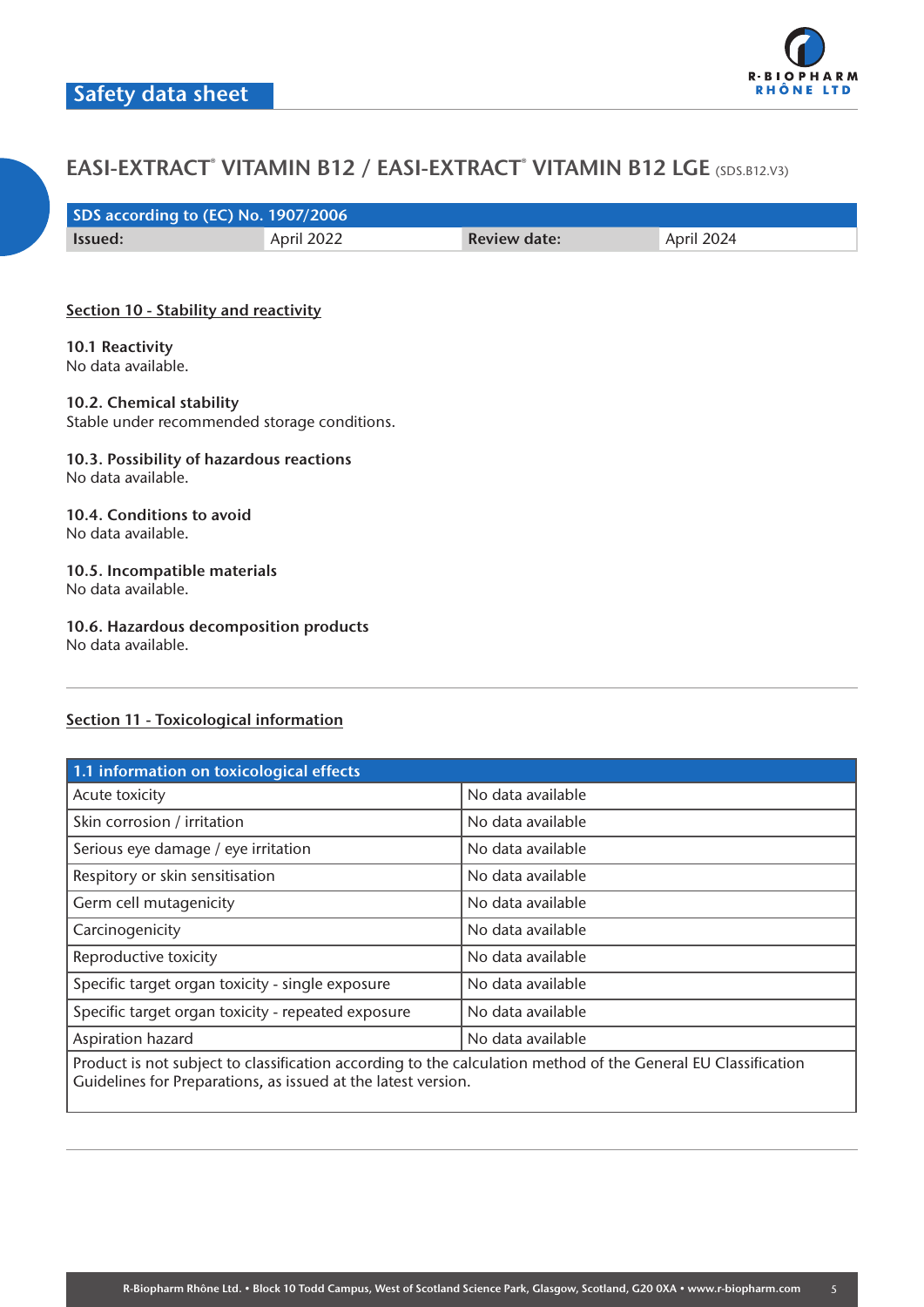

| SDS according to (EC) No. 1907/2006 |            |                     |            |  |
|-------------------------------------|------------|---------------------|------------|--|
| <b>Issued:</b>                      | April 2022 | <b>Review date:</b> | April 2024 |  |

## **Section 12 - Ecological Information**

**12.1 Toxicity** No data available.

**12.2 Persistence and degradability** No data available.

**12.3 Bioaccumulative potential** No data available.

**12.4 Mobility in soil** No data available.

## **12.5 Results of PBT and vPvB assessment**

The substance/mixture contains no components considered to be either persistent, bioaccumulative and toxic (PBT), or very persistent and very bioaccumulative (vPvB) at levels of 0.1 % or higher.

**12.6 Other adverse effects**

No data available.

#### **Section 13 - Disposal considerations**

## **13.1 Waste treatment methods**

Product

Treatment, storage and transportation must comply with all national and local laws concerning health and pollution.